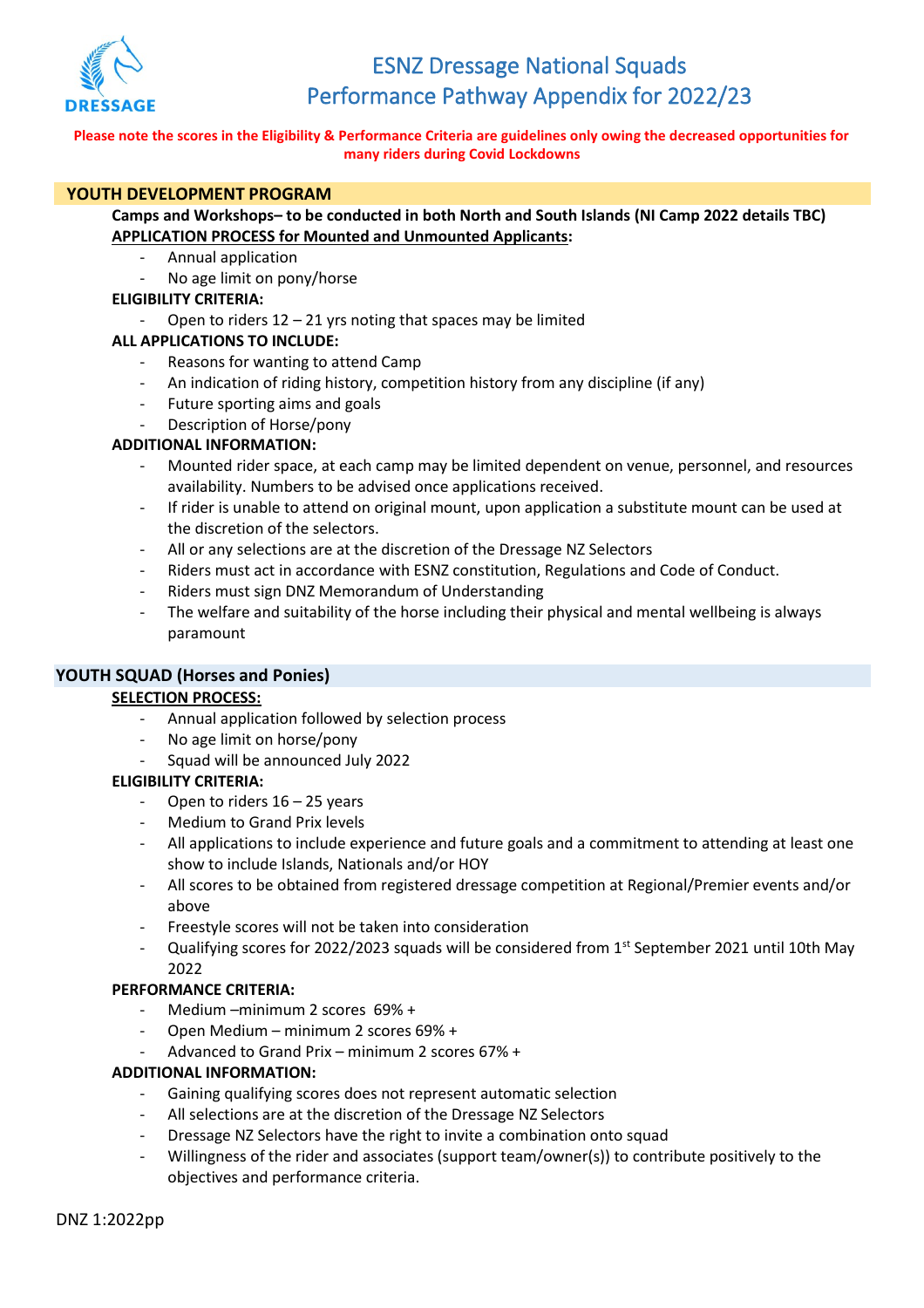- Riders must act in accordance with ESNZ constitution, Regulations and Code of Conduct.
- Riders must sign DNZ Memorandum of Understanding
- The welfare and suitability of the horse including their physical and mental wellbeing is always paramount

### **DEVELOPMENT SQUAD**

#### **SELECTION PROCESS:**

- Annual application followed by selection process
- No age limit on horse
- Squad will be announced July 2022

#### **ELIGIBILITY CRITERIA:**

- Medium to Advanced levels
- All applications to include experience and future goals, and a commitment to attending at least one show to include Island Championship, Nationals and/or HOY
- All scores to be obtained from registered dressage competition at Premier League events and/or above
- Freestyle scores will not be taken into consideration
- Qualifying scores for 2022/23 squads will be considered from  $1<sup>st</sup>$  September 2021 until 10<sup>th</sup> May 2022.

### - **PERFORMANCE CRITERIA:**

- Medium minimum 2 scores 69% +
- Advanced Medium 2 scores 69% +
- Advanced minimum 2 scores 68% +

# **ADDITIONAL INFORMATION:**

- Gaining qualifying scores does not represent automatic selection
- Willingness of the rider and associates (support team/owner(s)) to contribute positively to the objectives and performance criteria.
- All selections are at the discretion of the Dressage NZ Selectors
- Dressage NZ Selectors have the right to invite a combination onto squad
- Selected Riders must act in accordance with ESNZ constitution, Regulations and Code of Conduct.
- Selected Riders must sign DNZ Memorandum of Understanding
- The welfare and suitability of the horse including their physical and mental wellbeing is always paramount

#### **SMALL TOUR SQUAD**

### **SELECTION PROCESS:**

- Annual application followed by selection process
- No age limit on horse
- Squad will be announced July 2022

### **ELIGIBILITY CRITERIA:**

- Prix St Georges and Intermediare 1 levels
- All applications to include experience and future goals, and a commitment to attending at least one show to include Island Champs, Nationals and/or HOY
- Freestyle scores will not be taken into consideration
- All scores to be obtained from registered dressage competitions at Premier League events and/or above.
- Qualifying scores for 2022/2023 squads will be considered from 1st September 2021 until 10<sup>th</sup> May 2022